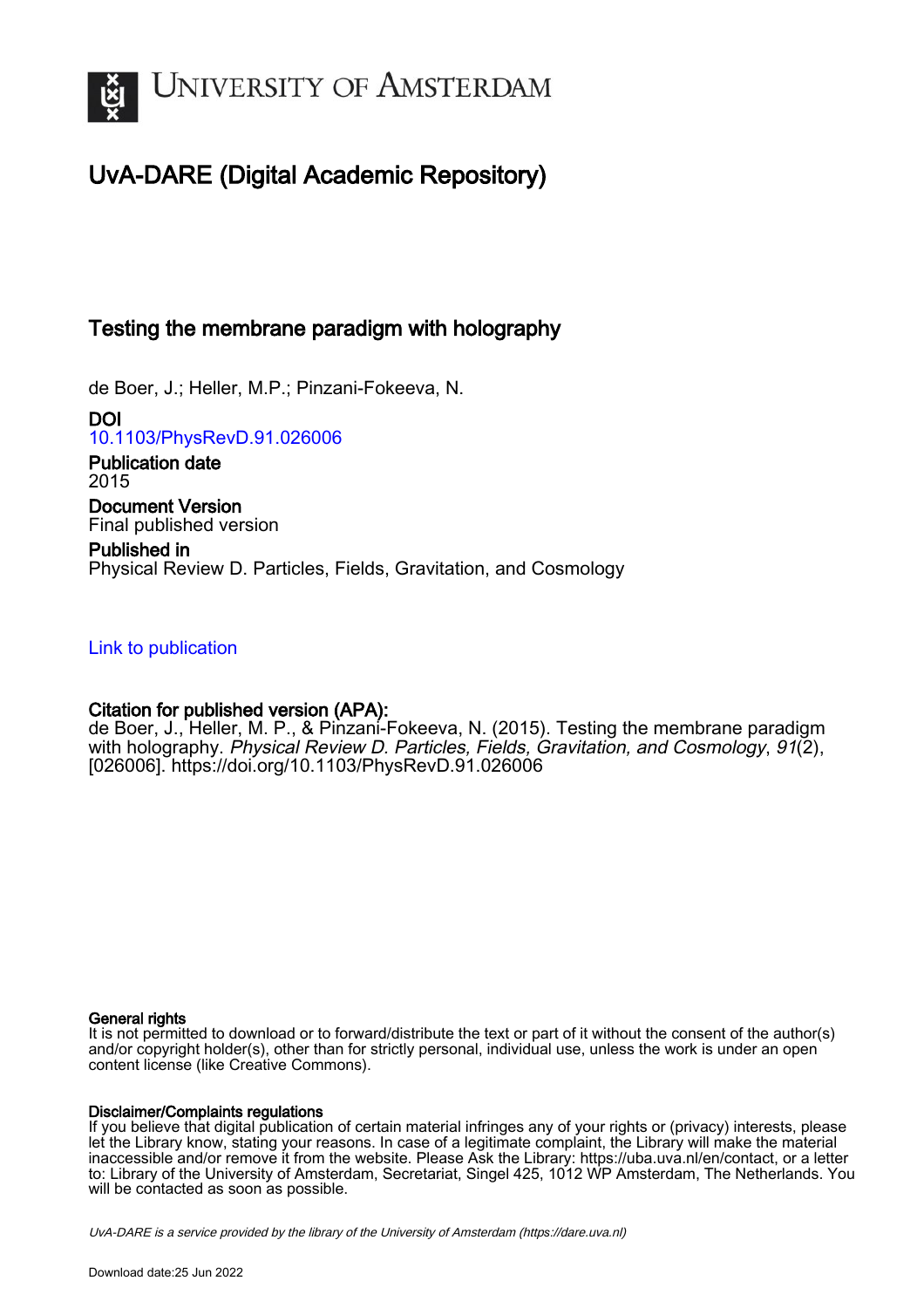#### PHYSICAL REVIEW D 91, 026006 (2015)

## Testing the membrane paradigm with holography

Jan de Boer,<sup>1</sup> Michal P. Heller,<sup>2,3,1</sup> and Natalia Pinzani-Fokeeva<sup>1</sup>

<sup>1</sup>Instituut voor Theoretische Fysica, Universiteit van Amsterdam Science Park 904,

Perimeter Institute for Theoretical Physics, Waterloo, Ontario N2L 2Y5, Canada<br><sup>3</sup>National Centre for Nuglear Bessarsh, Hora 60, 00.681 Warsaw, Boland

 $3$ National Centre for Nuclear Research, Ho $\zeta$ a 69, 00-681 Warsaw, Poland

(Received 29 May 2014; published 14 January 2015)

One version of the membrane paradigm states that, as far as outside observers are concerned, black holes can be replaced by a dissipative membrane with simple physical properties located at the stretched horizon. We demonstrate that such a membrane paradigm is incomplete in several aspects. We argue that it generically fails to capture the massive quasinormal modes, unless we replace the stretched horizon by the exact event horizon, and illustrate this with a scalar field in a Banados-Teitelboim-Zanelli (BTZ) black hole background. We also consider as a concrete example linearized metric perturbations of a five-dimensional AdS-Schwarzschild black brane and show that a spurious excitation appears in the long-wavelength response that is only removed from the spectrum when the membrane paradigm is replaced by ingoing boundary conditions at the event horizon. We interpret this excitation in terms of an additional Goldstone boson that appears due to symmetry breaking by the classical solution ending on the stretched horizon rather than the event horizon.

DOI: [10.1103/PhysRevD.91.026006](http://dx.doi.org/10.1103/PhysRevD.91.026006) PACS numbers: 11.25.Tq

### I. INTRODUCTION

Describing black holes in general relativity is a complicated endeavor and, as a consequence, various approximation schemes have been developed over the years. One of them is the membrane paradigm [\[1\],](#page-5-0) in which the black hole is replaced by a simple dissipative membrane situated at the stretched horizon, i.e. a very small distance from the event horizon [\[2\]](#page-5-1). In the astrophysical context, this membrane approximation has been applied to the study of the magnetosphere of a black hole surrounded by a magnetized accretion disk [\[3\]](#page-5-2) and jets [\[4\];](#page-5-3) see [\[5\]](#page-5-4) for many more applications and further references. More recent interest in the membrane paradigm has been stimulated by the discovery of holography [\[6](#page-5-5)–8] and what eventually became known as the fluid-gravity duality  $[9,10]$ ; see [\[11\]](#page-5-7) for a review of the membrane paradigm in this context.

It has, in our opinion, always been somewhat mysterious as to what extent, and in what sense, this membrane paradigm is an accurate statement. Does it fail to reproduce some aspects of the correlation functions measured at infinity? Are there any undesired effects stemming from the fact that the membrane lives on the local stretched horizon (timelike hypersurface), rather than on the null event horizon, a teleologically defined object? In this paper we show that the answers to both questions are affirmative. For concreteness, we mostly work in the context of the AdS/CFT correspondence [6–[8\],](#page-5-5) but our results apply much more generally.

Following [\[12,13\]](#page-5-8), the membrane paradigm will be for us a relation between the radial derivative of the field and the field itself which would naively encode the ingoing boundary condition at the event horizon if it were evaluated there. To derive it, we consider a probe scalar field in the background of a  $(d + 1)$ -dimensional AdS-Schwarzschild black brane

<span id="page-1-2"></span>
$$
ds^{2} = \frac{du^{2}}{4u^{2} f(u)} - \frac{(4\pi T/d)^{2}}{u} f(u)dt^{2} + \frac{(4\pi T/d)^{2}}{u} d\vec{x}^{2}, \quad (1)
$$

<span id="page-1-0"></span>where  $f(u) = 1 - u^{d/2}$ , the horizon is at  $u = 1$  and we set the AdS radius to unity. A scalar field  $\phi$  has two possible solutions near the horizon

$$
\phi = e^{-i\omega t + i\vec{k}\cdot\vec{x}} \{c_{\text{out}}(1-u)^{i\tilde{\omega}/2} (1 + \alpha_1(1-u) + \cdots) + c_{\text{in}}(1-u)^{-i\tilde{\omega}/2} (1 + \beta_1(1-u) + \cdots) \},
$$
(2)

where, to keep the notation simple, we defined  $\tilde{\omega} =$  $\omega/(2\pi T)$ . Let us emphasize that the form of the expansion [\(2\)](#page-1-0) is valid near the horizon of any nonextremal black hole. The universal leading terms  $(1 - u)^{\pm i\tilde{\omega}/2}$  follow from the fact that the near-horizon region of any finite-temperature black hole is Rindler spacetime. The values of the coefficients  $\alpha_i$  and  $\beta_j$  of the subleading terms are nonuniversal and depend on the number of dimensions, the mass of the field, and its momentum.

<span id="page-1-1"></span>One typically is interested in imposing ingoing boundary conditions at the event horizon, i.e.  $c_{\text{out}} = 0$  (or  $c_{\text{in}} = 0$  for purely outgoing boundary conditions). A suggestive but not entirely accurate way of rewriting these boundary conditions is

$$
2(1-u)\frac{\partial_u \phi}{\phi}\bigg|_{u=1} = i\tilde{\omega}\sigma,\tag{3}
$$

<sup>1090</sup> GL Amsterdam, The Netherlands<br><sup>2</sup> Berimater Institute for Theoratical Physics, Waterloo, Onta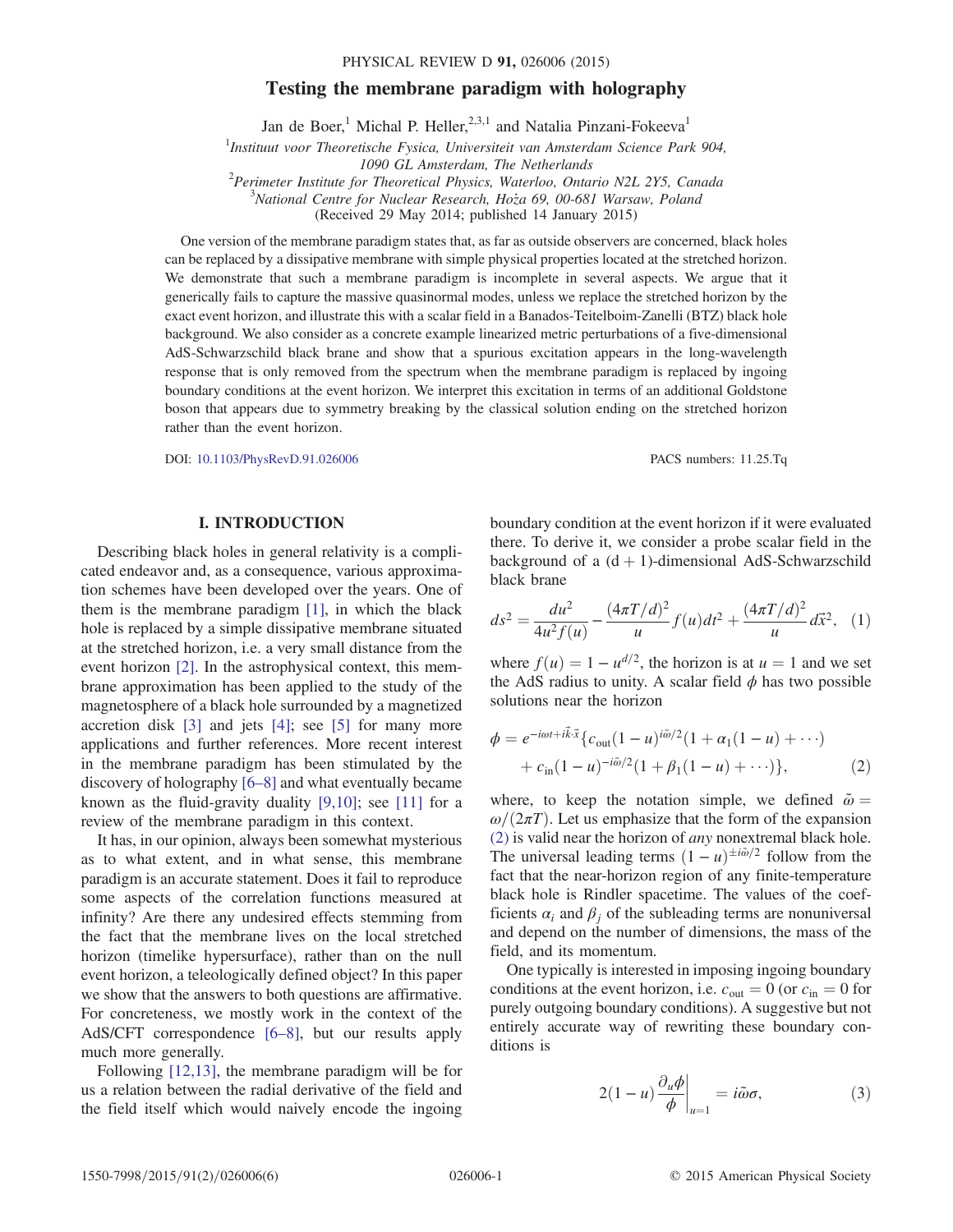where  $\sigma = 1$  corresponds to purely ingoing and  $\sigma = -1$  to purely outgoing modes. Equation [\(3\)](#page-1-1), as a ratio of the momentum of the field to the field itself, can be reinterpreted as a universal response function characterizing nonextremal horizons and yet having a particularly simple form. By analogy with the electromagnetic case, we will be referring to  $\sigma$  as the horizon conductivity or the membrane coupling. Note though that, strictly speaking, for generic solutions of the field equations the expression [\(3\)](#page-1-1) is ill defined at the horizon.

The statement of the membrane paradigm that we are going to adopt follows [\[12,13\]](#page-5-8) and earlier work and amounts to keeping  $\sigma$  fixed and equal to 1 and viewing Eq. [\(3\)](#page-1-1) not as the response of the event horizon, a null surface residing at  $u = 1$ , but rather of a timelike membrane located at  $u = u_{\delta} = 1 - \delta$  with  $\delta$  very small. One might have thought that for sufficiently small  $\delta$  the membrane paradigm always effectively imposes ingoing boundary conditions on the event horizon. Surprisingly, this turns out not to be the case.

To demonstrate this, we follow [14–[16\]](#page-5-9) and decompose the bulk spacetime into a near-horizon region ("IR region" with  $1 \ge u > u_{\delta}$ ) and the rest ("UV region" with  $0 \le$  $u < u_{\delta}$ ). In this approach, Eq. [\(3\)](#page-1-1) is supposed to model the dynamics of the "IR region" and the role of the fields living in the "UV region" is to propagate the membrane paradigm response to infinity ( $u = 0$ ), where the correlation functions of the dual field theory are defined. It will be convenient to impose Eq. [\(3\)](#page-1-1) in two steps: we first solve in the Fourier space for the fields in the UV region subject to Dirichlet boundary conditions for the fields at two different slices with fixed u, in our case at  $u = 0$  and at  $u = u_{\delta}$ . Next, we remove one of the Dirichlet boundary conditions by fixing the value of the field at  $u = u_{\delta}$ requiring Eq. [\(3\)](#page-1-1). Additional complications are going to arise when the bulk fields transform nontrivially under some local symmetry. The solutions in the UV region will then also depend on certain gapless degrees of freedom, which arise as the Goldstone bosons of the symmetries broken by the classical solution and ensure that dual operators are conserved currents [\[16\]](#page-5-10).

#### II. MASSIVE QUASINORMAL MODES

We start by investigating in detail the scalar field case discussed in the Introduction. In holography, solutions of the equations of motion for a scalar satisfying ingoing boundary conditions at the event horizon encode the retarded two-point function of a dual scalar operator in the thermal state. Conversely, imposing the outgoing boundary conditions leads to the advanced two-point function. We take the frequency  $\tilde{\omega}$  to be a complex number in order to accommodate for the quasinormal modes, which are the poles of the retarded two-point function.

In our setup we want to replace the ingoing boundary conditions at the event horizon by Eq. [\(3\)](#page-1-1) imposed at the stretched horizon  $u = u_{\delta}$ . For the moment, we ignore the form of  $\phi$  at infinity and focus on its near-horizon behavior, which is given in full generality by Eq. [\(2\).](#page-1-0) If we apply the membrane paradigm relation to Eq. [\(2\),](#page-1-0) we readily obtain that

<span id="page-2-0"></span>
$$
c_{\text{out}}/c_{\text{in}} = (1 - u_{\delta})^{-i\tilde{\omega}}
$$
  
 
$$
\times \frac{(1 - \sigma)\tilde{\omega} + \beta_1(2i + (1 - \sigma)\tilde{\omega})(1 - u_{\delta}) + \cdots}{(1 + \sigma)\tilde{\omega} + \alpha_1(-2i + (1 + \sigma)\tilde{\omega})(1 - u_{\delta}) + \cdots}.
$$
  
(4)

<span id="page-2-2"></span>Using  $\sigma = 1$  and keeping only the leading order terms, Eq. [\(4\)](#page-2-0) reduces to

$$
c_{\text{out}}/c_{\text{in}} = (1 - u_{\delta})^{1 - i\tilde{\omega}} \times \frac{i\beta_1}{\tilde{\omega}}.
$$
 (5)

It is easy to see that for values of  $\tilde{\omega}$  such that  $\Im(\tilde{\omega}) > -1$ , this formula has the desirable effect, i.e. it leads to  $|c_{\text{out}}/c_{\text{in}}| \ll 1$  for  $u_{\delta} \to 1$ , but for  $\Im(\tilde{\omega}) < -1$  it does not, it effectively leads to outgoing boundary conditions  $|c_{\text{out}}/c_{\text{in}}| \gg 1$  as  $u_{\delta} \rightarrow 1$  instead. Note that this holds no matter how close to the event horizon the membrane is. This implies that using the membrane paradigm on the stretched horizon with  $\sigma = 1$  only yields a good approximation to the retarded Green's function if  $\Im(\tilde{\omega}) > -1$ , whereas for  $\Im(\tilde{\omega}) < -1$  we obtain instead an approximation to the advanced Green's function. This, in particular, means that, at best, the membrane paradigm will reveal only a few of the lowest lying quasinormal modes if any.

The root of this discrepancy is that  $\sigma = \pm 1$  is formally correct only at the event horizon and away from it is slightly different. This "flow" of the membrane conductivity can be constructed perturbatively in the  $1 - u_{\delta}$  expansion for  $u_{\delta}$ sufficiently close to 1. The form of Eq. [\(4\)](#page-2-0) implies that we may be able to cover a somewhat wider range of imaginary parts of the frequency if we include a finite number of these corrections in  $\sigma$ . It is clear though that in order to cover the whole complex frequency plane the value of the *exact* membrane conductivity at any  $u_{\delta} \neq 1$  is required, which is equivalent to knowing the whole solution with the ingoing boundary conditions at the event horizon. However, this defies the purpose of introducing the membrane paradigm.

We would like to emphasize that the above analysis relies only on the universal near-horizon region and hence is widely applicable, also to gravitational perturbations and asymptotically flat black holes.

<span id="page-2-1"></span>Let us now demonstrate our findings for the exactly soluble case of a massless scalar field in  $2 + 1$  dimensions [\[17\]](#page-5-11) (the BTZ black brane background) in Einstein gravity with a negative cosmological constant [\[18,19\].](#page-5-12) For simplicity, we will set the momentum  $k$  to 0 and write the bulk field as  $\phi(u)e^{-i\omega t}$ . The scalar is dual to an operator  $\mathcal O$ <br>of conformal dimension  $\Delta = 2$  in the dual  $(1+1)$ of conformal dimension  $\Delta = 2$  in the dual  $(1 + 1)$ dimensional conformal field theory. Its retarded/advanced Green's function is given by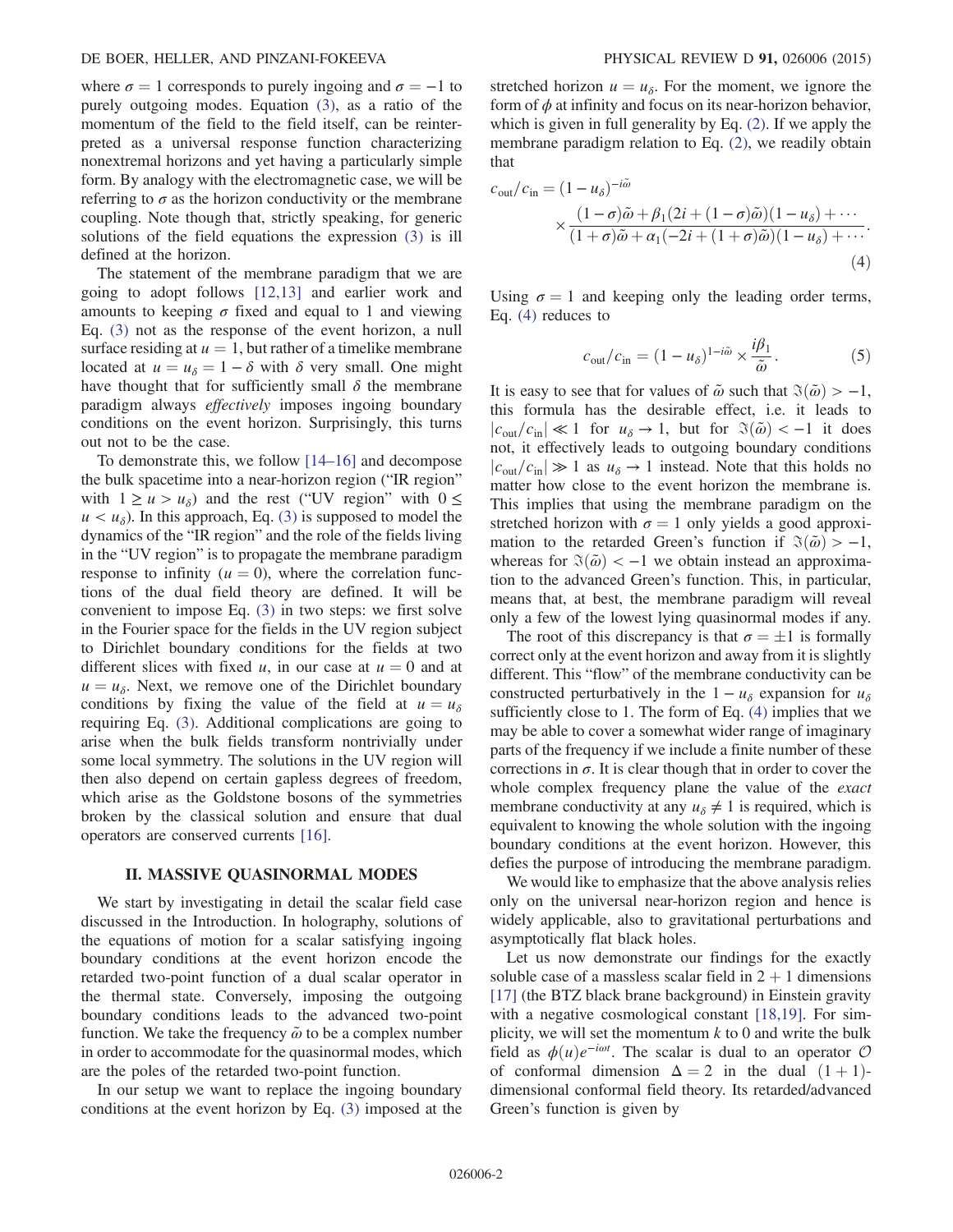<span id="page-3-0"></span>

FIG. 1 (color online). Absolute value of the inverse of the retarded/advanced Green's function (green/red) and the membrane paradigm approximations of the former at  $u_{\delta} = 0.9$  (blue) and  $u_{\delta} = 0.999$  (magenta) as a function of  $\mathfrak{F}(\tilde{\omega})$  for  $\mathfrak{R}(\tilde{\omega}) = 0$  (left) and  $\mathfrak{R}(\tilde{\omega}) = 5$ (right). One can clearly see that the stretched horizon approximation works for  $\Im(\tilde{\omega}) > -1$ , whereas for  $\Im(\tilde{\omega}) < -1$  it leads to the advanced Green's function, in line with the approximation in Eq. [\(5\).](#page-2-2) Zeros of the green curve correspond to the locations of the quasinormal modes, as given by Eq. [\(8\)](#page-3-2), and lie beyond the range of applicability of the membrane paradigm.

$$
G_{R/A}/\left(\frac{\pi T^2}{4G_N}\right) = \tilde{G}_{R/A} = \frac{\phi_1}{\phi_0} - \frac{1}{2}\tilde{\omega}^2, \tag{6}
$$

where  $\phi_{0,1}$  denote the (non)normalizable behavior of  $\phi$  near the AdS boundary

$$
\phi(u) = \phi_0 + \left(\phi_1 - \frac{1}{4}\tilde{\omega}^2\phi_0 \log u\right)u + \cdots \qquad (7)
$$

<span id="page-3-2"></span>and the solutions obey ingoing/outgoing boundary conditions at the event horizon. The quasinormal modes appear as the poles of  $G_R$  and have frequencies

$$
\tilde{\omega} = -2in
$$
 for  $n = 1, 2, ....$  (8)

In order to test the membrane paradigm, we solve the scalar field equation of motion for the configuration obeying Dirichlet boundary conditions [\[20\]](#page-5-13) at  $u = 0$  and  $u = u_{\delta}$ ,

$$
\phi(u = 0) = \phi_0
$$
 and  $\phi(u = u_\delta) = \phi_\delta$ , (9)

and subsequently use Eq. [\(3\)](#page-1-1) evaluated at  $u_{\delta}$  to express  $\phi_{\delta}$ in terms of  $\phi_0$ . This, in turn, determines  $\phi_1$ , which is enough to evaluate Eq. [\(6\).](#page-2-1) The results are summarized in Fig. [1](#page-3-0) and nicely confirm the general result obtained above, as we indeed see that the retarded Green's function is not well approximated for  $\Im(\tilde{\omega}) < -1$  and the advanced Green's function is not well approximated for  $\Im(\tilde{\omega}) > 1$ . This, in particular, implies that none of the quasinormal modes in this setup are captured by the membrane paradigm.

### III. SOUND WAVES

Let us now reconsider long-wavelength gravitational perturbations of a  $(4 + 1)$ -dimensional AdS black brane in Einstein gravity from the point of view of the membrane paradigm. Earlier approaches to this problem include <span id="page-3-1"></span> $[13,14,16,21-24]$  $[13,14,16,21-24]$ . For definiteness, we will focus on the sound channel perturbations with momentum in the  $x$ direction for which the nonvanishing metric variations are

$$
\delta h_{tt}
$$
,  $\delta h_{tx}$ ,  $\delta h_{xx}$  and  $\delta h_{aa} = \frac{1}{2} (\delta h_{yy} + \delta h_{zz})$ . (10)

<span id="page-3-3"></span>In fact, demanding that  $\delta h_{\mu\nu} = 0$  is just a convenient gauge choice. It will also be useful to redefine [\(10\)](#page-3-1) in the following way:

$$
H_{\mu\nu}(u)e^{-i\omega t + ikx} := |g^{\mu\rho}|\delta h_{\rho\nu},\tag{11}
$$

where  $g_{\mu\nu}$  is the black brane metric [\(1\)](#page-1-2).

The standard approach [\[25\]](#page-6-0) in dealing with the gravitational perturbations [\(10\)](#page-3-1) is to introduce the gaugeinvariant variable

$$
Z(u) = 2k^2 f(u)H_{tt}(u) + 4\omega k H_{tx}(u) + 2\omega^2 H_{xx}(u)
$$
  
+  $H_{aa}(u)(k^2(1+u^2) - \omega^2).$  (12)

Using all linearized Einstein equations, one obtains a decoupled second-order ordinary differential equation for Z, and therefore the problem of finding the retarded stress tensor correlator in the sound channel is completely analogous to the scalar field case studied in the previous section. Hence, to test the membrane paradigm we once more impose the universal relation [\(3\)](#page-1-1) on a stretched horizon  $u_{\delta}$  with  $\phi$  simply replaced by Z.

A generic solution for Z can be found analytically order by order in a hydrodynamic expansion

$$
Z(u) = c_{in}(1 - u^2)^{-i\tilde{\omega}/2}(X_0(u) + \lambda X_1(u) + \cdots)
$$
  
+ 
$$
c_{out}(1 - u^2)^{i\tilde{\omega}/2}(Y_0(u) + \lambda Y_1(u) + \cdots), \quad (13)
$$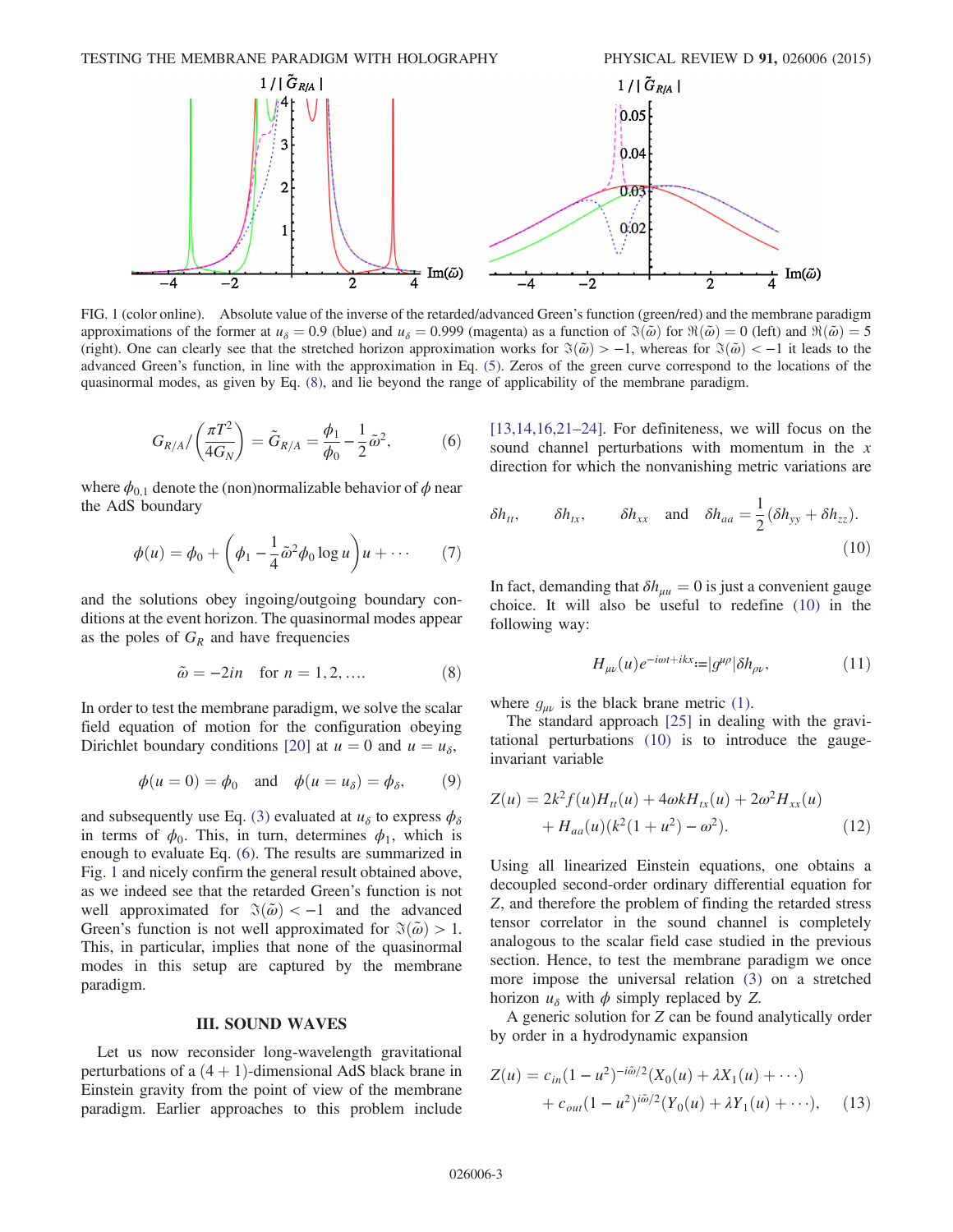where  $\lambda$  is a bookkeeping parameter counting powers of  $\tilde{\omega} \ll 1$  and  $k = k/(2\pi T) \ll 1$ . Requiring  $c_{\text{out}} = 0$  selects the ingoing mode at the horizon. To leading order in  $\lambda$  the solution reads

$$
X_0(u) = Y_0(u) = \frac{k^2(1+u^2) - 3\omega^2}{5k^2 - 3\omega^2},
$$
 (14)

which, together with the membrane paradigm [\(3\)](#page-1-1), give a relation between the outgoing and ingoing coefficients  $c_{\text{out}}$ and  $c_{\text{in}}$  on the stretched horizon. By direct computation in a near horizon expansion the analog of Eq. [\(4\)](#page-2-0) now takes the form

<span id="page-4-0"></span>
$$
c_{\text{out}}/c_{\text{in}} = (1 - u_{\delta})^{-i\tilde{\omega}} \frac{(1 - \sigma)}{2^{i\tilde{\omega}}(\sigma + 1)}
$$

$$
+ (1 - u_{\delta})^{1 - i\tilde{\omega}} \frac{g(\tilde{\omega}, \tilde{k}, \sigma)}{(\sigma + 1)^2 \tilde{\omega} (3\tilde{\omega}^2 - 2\tilde{k}^2)} + \cdots,
$$
(15)

<span id="page-4-1"></span>where g is an analytic function of  $\tilde{\omega}$ ,  $\tilde{k}$  and the membrane coupling  $\sigma$ . One can clearly see that for small  $\tilde{\omega}$  and k one indeed obtains from [\(15\)](#page-4-0) a very small ratio of  $c_{\text{out}}/c_{\text{in}}$ unless  $\tilde{\omega} = \pm \sqrt{2/3\tilde{k}}$ . With some work, one can also<br>determine the approximate retarded Green's function determine the approximate retarded Green's function, and from its poles one obtains two branches of solutions, which for small enough  $\delta$  read

$$
\tilde{\omega} = \pm \sqrt{\frac{1}{3}} \tilde{k} + \mathcal{O}(\tilde{k}^2)
$$
 (16)

<span id="page-4-2"></span>and

$$
\tilde{\omega} = \pm \sqrt{\frac{2}{3}} \tilde{k} + \mathcal{O}(\tilde{k}^2). \tag{17}
$$

The mode [\(16\)](#page-4-1) is just the standard hydrodynamic sound wave, whereas the second one is spurious, as it does not solve the linearized equations of hydrodynamics of the underlying microscopic theory and ceases to exist when one imposes the ingoing boundary condition at the event horizon. Moreover, the presence of a pole in the second term in Eq. [\(15\)](#page-4-0) implies that the solution with the membrane paradigm boundary condition on a stretched horizon and with ingoing boundary conditions on the event horizon are not smoothly connected to each other for  $\tilde{\omega} = \pm \sqrt{2/3} \tilde{k}$ . Hence, the mode [\(17\)](#page-4-2) has to be discarded.<br>This vields one more model-dependent restriction on the This yields one more model-dependent restriction on the allowed frequencies.

In calculating the above leading-order dispersion relations, we kept  $\sigma$  arbitrary and the result did not depend on the value of  $\sigma$ . This suggests that we can interpret both modes as arising from the UV region of the spacetime rather than being an intrinsic property of the membrane. Indeed, the emergence of hydrodynamical modes in the holographic context can be thought of as arising due to spontaneous symmetry breaking by the classical solution ending on the second boundary, i.e. the stretched or event horizon [\[16\]](#page-5-10). To see this in our context, consider a double Dirichlet problem in the most general metric ansatz compatible with the symmetries of the sound mode, i.e. besides the modes in [\(10\)](#page-3-1) we also allow nonzero  $H_{ut}$ ,  $H_{ux}$ , and  $H_{uu}$ . These modes are defined as in [\(11\)](#page-3-3) except that it will turn out to be convenient to define  $\partial_u H_{uu} = u \sqrt{f(u)} \delta h_{uu}$ .<br>It is easy to see that it is impossible to con

It is easy to see that it is impossible to completely gauge away  $H_{ut}$ ,  $H_{ux}$ , and  $H_{uu}$  without modifying the metric perturbations  $H_{\mu\nu}$  at the two boundaries  $u = 0$  and  $u = u_\delta$ . In fact, one can gauge away  $H_{ut}$ ,  $H_{ux}$ , and  $H_{uu}$  up to the nonlocal "Wilson-line" like variables

<span id="page-4-3"></span>
$$
\psi_t(\tilde{\omega}, \tilde{k}) = \int_0^{u_\delta} H_{tu}(u) du + i \tilde{\omega} \int_0^{u_\delta} \frac{H_{uu}(u)}{2f(u)^{3/2}} du, \quad (18a)
$$

$$
\psi_x(\tilde{\omega}, \tilde{k}) = \int_0^{u_\delta} H_{xu}(u) du - i\tilde{k} \int_0^{u_\delta} \frac{H_{uu}(u)}{2\sqrt{f(u)}} du, \qquad (18b)
$$

which we interpret, in line with [\[16,26\],](#page-5-10) as the Goldstone bosons associated with the global symmetries broken by the classical solution [\[27\].](#page-6-1) In addition, the constraint equations of general relativity are the equations of motion for the Goldstone bosons given by Eq. [\(18\)](#page-4-3) and for  $H_{uu}$ .

The membrane paradigm couples the radial derivative of the metric to the metric itself with coupling strength  $\sigma$ . However, to the order we have been working at, the dispersion relations [\(16\)](#page-4-1) and [\(17\)](#page-4-2) do not depend on this coupling, suggesting that these modes arise from the Goldstone modes. To examine whether this is indeed the case, we take arbitrary  $H_{ut}$ ,  $H_{ux}$ , and  $H_{uu}$  with all other metric perturbations equal to zero, and then make a gauge transformation to the radial gauge  $H_{ut} = H_{ux} = H_{uu} = 0$ . This will turn on a nontrivial metric perturbation on the stretched horizon given by

$$
H_{tt}(u_{\delta}) = 2i\tilde{\omega}\psi_t - \frac{(1+u_{\delta}^2)}{2f(u_{\delta})}H_{uu}(u_{\delta}), \qquad (19a)
$$

$$
H_{tx}(u_{\delta}) = i\tilde{\omega}\psi_x - i\tilde{k}f(u_{\delta})\psi_t, \qquad (19b)
$$

$$
H_{xx}(u_{\delta}) = -2i\tilde{k}\psi_x + \frac{1}{2}\sqrt{f(u_{\delta})}H_{uu}(u_{\delta}), \quad (19c)
$$

$$
H_{aa}(u_{\delta}) = \frac{1}{2} \sqrt{f(u_{\delta})} H_{uu}(u_{\delta}).
$$
 (19d)

Strictly speaking, the solutions of the Einstein equation in the radial gauge with these boundary conditions and vanishing at infinity make sense only in the leading order of the derivative expansion. As the  $\mu\nu$  components of the Einstein equations completely determine the bulk metric in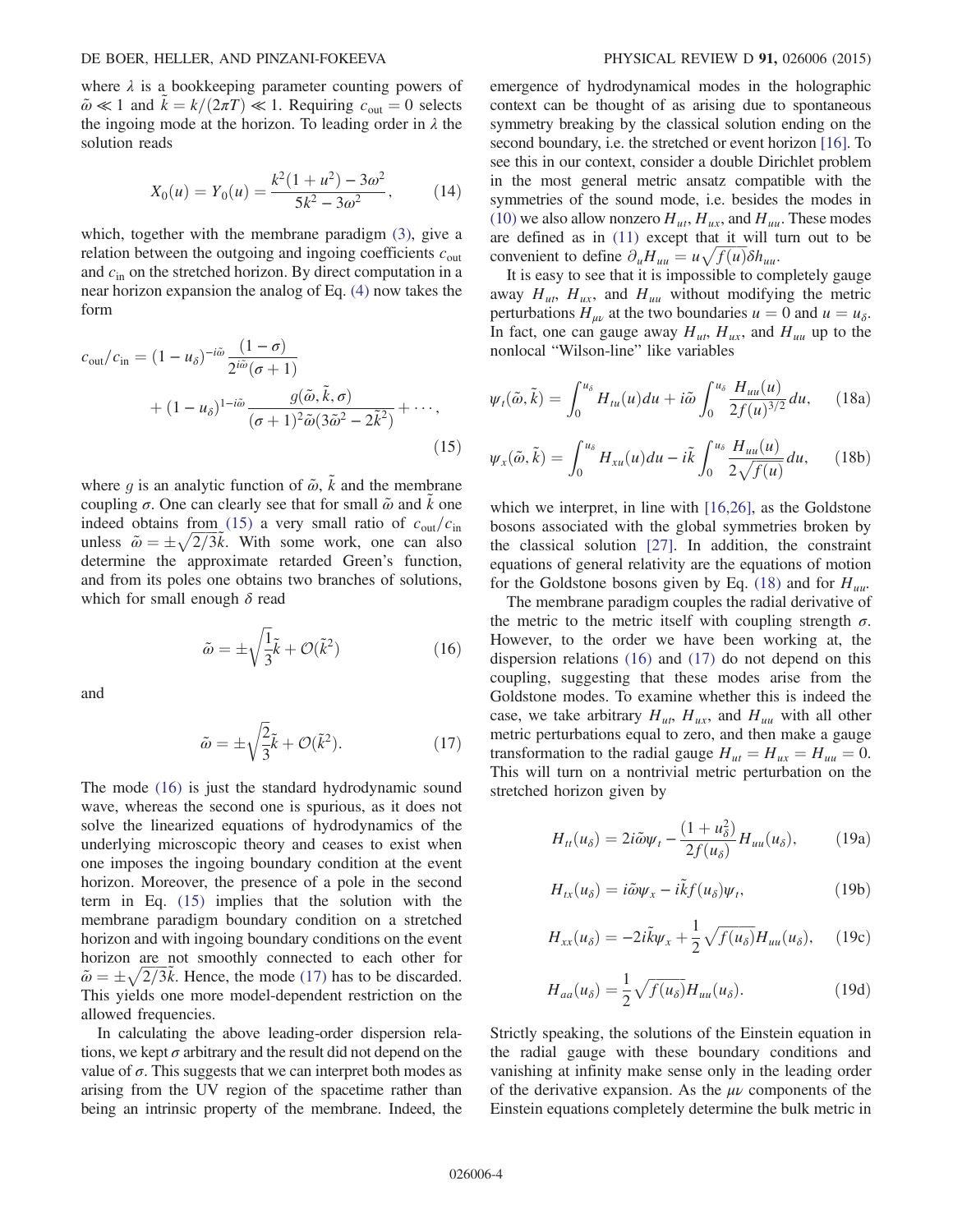#### TESTING THE MEMBRANE PARADIGM WITH HOLOGRAPHY PHYSICAL REVIEW D 91, 026006 (2015)

the radial gauge, the remaining  $uv$  and  $uu$  components yield then nontrivial equations for the Goldstone modes  $\psi_x$ and  $\psi_t$ , and for  $H_{uu}$ . In the limit where the stretched horizon is very close to the event horizon, at leading order in  $k$  and  $\tilde{\omega}$  and after solving for  $H_{uu}(u_{\delta})$ , we arrive at the following two equations:

<span id="page-5-15"></span>
$$
(3\tilde{\omega}^2 - \tilde{k}^2)\psi_x - \frac{3}{2}\tilde{\omega}\tilde{k}\sqrt{f(u_\delta)}\tilde{\psi}_t = 0, \qquad (20a)
$$

$$
(3\tilde{\omega}^2 - 2\tilde{k}^2)\hat{\psi}_t + \tilde{\omega}\,\tilde{k}\,\sqrt{f(u_\delta)}\,\psi_x = 0,\qquad(20b)
$$

<span id="page-5-16"></span>where  $\hat{\psi}_t = \sqrt{f(u_\delta)} \psi_t$ . This near-horizon redefinition<br>would be natural if Eqs. (20a) and (20b) would follow would be natural if Eqs. [\(20a\)](#page-5-15) and [\(20b\)](#page-5-16) would follow from an action principle in which the Goldstone bosons appear quadratically. The Eqs. [\(20a\)](#page-5-15) and [\(20b\)](#page-5-16), to leading order in  $\delta$ , directly lead to the sound waves [\(16\)](#page-4-1) and the spurious mode [\(17\).](#page-4-2) Note that in the strict horizon limit the  $\psi_t$  Goldstone decouples from the dynamics and one is only left with the hydrodynamic sound wave excitation. The decoupling of a Goldstone mode in this limit is related to the fact that the metric on the horizon is degenerate and hence causes a change in the symmetry breaking pattern.

### IV. CONCLUSIONS

In this paper we have studied the range of validity and applicability of the membrane paradigm, which we took to be a particular boundary condition Eq. [\(3\)](#page-1-1) imposed at the stretched horizon, and which is supposed to represent the response of the black hole to external perturbations. Though we mostly worked in the context of the AdS/ CFT correspondence, we expect our results to hold in more general gravitational setups as they rely on generic properties of horizons. Surprisingly, we found that the membrane paradigm cannot be used to find the spectrum of quasinormal modes, and that it leads to a spurious gapless soundlike mode which we interpreted in terms of Goldstone modes associated with the symmetries broken by the classical solution ending on the stretched horizon. Both issues can in principle be resolved by an infinite fine-tuning of the membrane coupling or conductivity  $\sigma$ , but this is equivalent to imposing ingoing boundary conditions directly at the horizon, and the main purpose of the membrane paradigm was to not do that. Alternatively, in the case of sound modes, one can try to remove the problem by making the cutoff  $u_{\delta}$  k and  $\tilde{\omega}$  dependent, but superficially this once more requires significant fine-tuning.

#### ACKNOWLEDGMENTS

We would like to thank A. Castro, R. Emparan, D. Hofman, V. Hubeny, R. Janik, J. Jottar, E. Kiritsis, L. Lehner, H. Liu, D. Mateos, M. Rangamani, and E. Verlinde for discussions and correspondence. This work is supported by the Netherlands Organization for Scientific Research under the NWO Veni scheme, by the National Science Center under Grant No. 2012/07/B/ST2/03794 and is part of the research program of the Foundation for Fundamental Research on Matter (FOM), which is part of the Netherlands Organization for Scientific Research (NWO). Research at Perimeter Institute is supported by the Government of Canada through Industry Canada and by the Province of Ontario through the Ministry of Research and Innovation.

- <span id="page-5-0"></span>[1] T. Damour, Phys. Rev. D 18[, 3598 \(1978\)](http://dx.doi.org/10.1103/PhysRevD.18.3598).
- <span id="page-5-1"></span>[2] Much smaller than any other scale in the problem.
- <span id="page-5-2"></span>[3] D. Macdonald and K. S. Thorne, [Mon. Not. R. Astron. Soc.](http://dx.doi.org/10.1093/mnras/198.2.345) 198[, 345 \(1982\)](http://dx.doi.org/10.1093/mnras/198.2.345).
- <span id="page-5-3"></span>[4] R. F. Penna, R. Narayan, and A. Sadowski, [Mon. Not. R.](http://dx.doi.org/10.1093/mnras/stt1860) Astron. Soc. 436[, 3741 \(2013\)](http://dx.doi.org/10.1093/mnras/stt1860).
- <span id="page-5-4"></span>[5] K. S. Thorne, R. Price, and D. Macdonald, *Black Holes: The* Membrane Paradigm (Yale University Press, New Haven, 1986).
- <span id="page-5-5"></span>[6] J. M. Maldacena, Adv. Theor. Math. Phys. 2, 231 (1998).
- [7] S. Gubser, I. R. Klebanov, and A. M. Polyakov, [Phys. Lett.](http://dx.doi.org/10.1016/S0370-2693(98)00377-3) B 428[, 105 \(1998\)](http://dx.doi.org/10.1016/S0370-2693(98)00377-3).
- [8] E. Witten, Adv. Theor. Math. Phys. 2, 253 (1998).
- <span id="page-5-6"></span>[9] S. Bhattacharyya, V. E. Hubeny, S. Minwalla, and M. Rangamani, [J. High Energy Phys. 02 \(2008\) 045.](http://dx.doi.org/10.1088/1126-6708/2008/02/045)
- [10] V. E. Hubeny, S. Minwalla, and M. Rangamani, [ar-](http://arXiv.org/abs/1107.5780)[Xiv:1107.5780.](http://arXiv.org/abs/1107.5780)
- <span id="page-5-7"></span>[11] T. Damour and M. Lilley, [arXiv:0802.4169.](http://arXiv.org/abs/0802.4169)
- <span id="page-5-8"></span>[12] M. Parikh and F. Wilczek, [Phys. Rev. D](http://dx.doi.org/10.1103/PhysRevD.58.064011) 58, 064011 [\(1998\).](http://dx.doi.org/10.1103/PhysRevD.58.064011)
- <span id="page-5-14"></span>[13] N. Iqbal and H. Liu, Phys. Rev. D **79**[, 025023 \(2009\).](http://dx.doi.org/10.1103/PhysRevD.79.025023)
- <span id="page-5-9"></span>[14] T. Faulkner, H. Liu, and M. Rangamani, J. High Energy Phys. 08 (2011) 05.
- [15] I. Heemskerk and J. Polchinski, [J. High Energy Phys. 06](http://dx.doi.org/10.1007/JHEP06(2011)031) [\(2011\) 031.](http://dx.doi.org/10.1007/JHEP06(2011)031)
- <span id="page-5-10"></span>[16] D. Nickel and D. T. Son, [New J. Phys.](http://dx.doi.org/10.1088/1367-2630/13/7/075010) **13**, 075010 [\(2011\).](http://dx.doi.org/10.1088/1367-2630/13/7/075010)
- <span id="page-5-11"></span>[17] We repeated the same calculation in  $(4 + 1)$  dimensions and found similar behavior.
- <span id="page-5-12"></span>[18] M. Banados, C. Teitelboim, and J. Zanelli, [Phys. Rev. Lett.](http://dx.doi.org/10.1103/PhysRevLett.69.1849) 69[, 1849 \(1992\)](http://dx.doi.org/10.1103/PhysRevLett.69.1849).
- [19] D. T. Son and A. O. Starinets, [J. High Energy Phys. 09](http://dx.doi.org/10.1088/1126-6708/2002/09/042) [\(2002\) 042.](http://dx.doi.org/10.1088/1126-6708/2002/09/042)
- <span id="page-5-13"></span>[20] For a massive field, we would typically demand that at  $u = 0$  the leading fall-off of the solution is fixed.